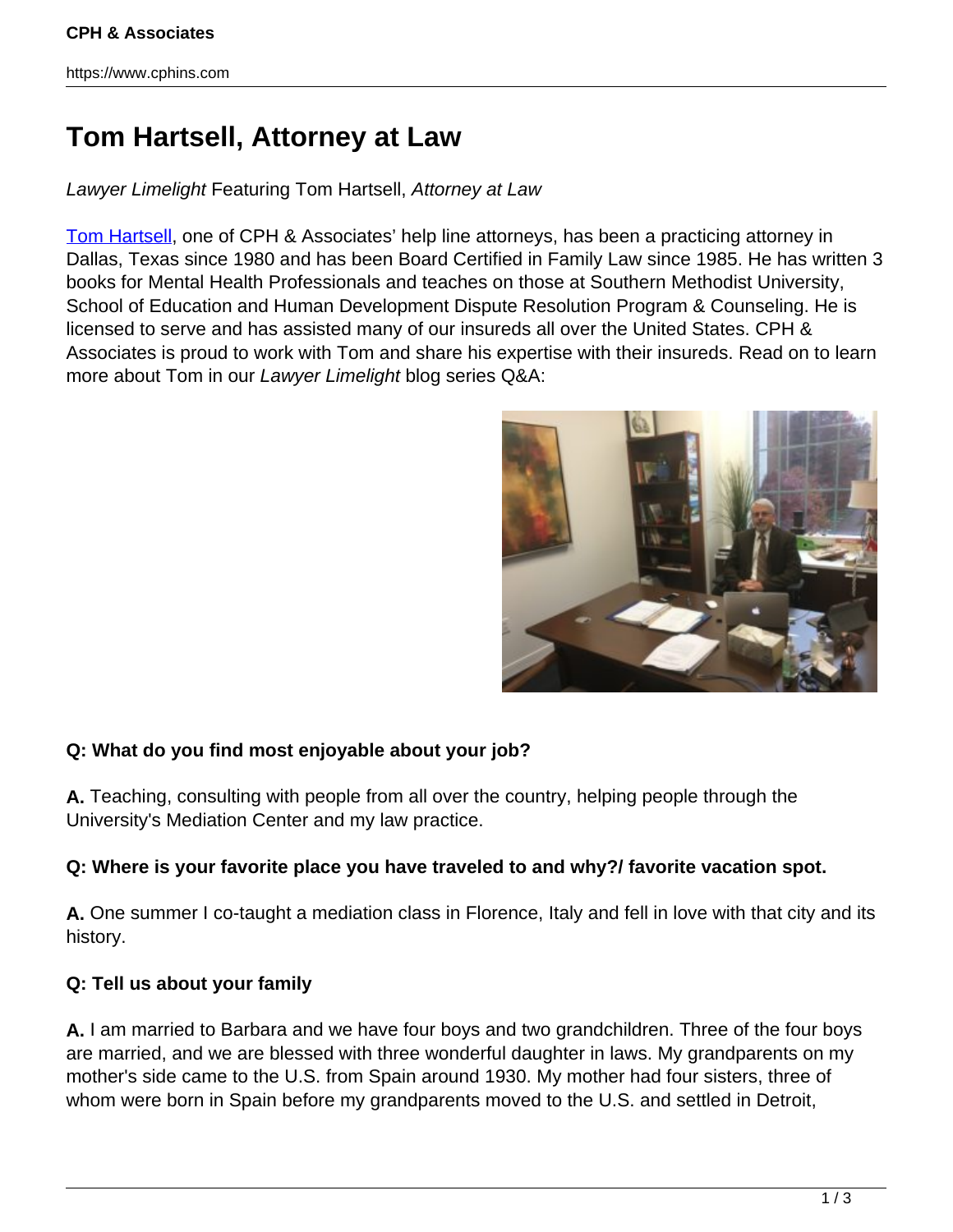#### **CPH & Associates**

https://www.cphins.com

Michigan. My mother was born in Detroit in 1934.

#### **Q: Aside from the job you have now, what sort of work would you like to do?**

**A.** I am fortunate to be able to do a variety of things now professionally that I enjoy. I would like to keep doing all of them in some capacity for as long as I am able.



#### **Q: Do you have any pets?**

**A.** Barbara and I have a dog named Mojo. We have had him for 8 years and got him when our other two dogs were in the late stages of their lives. We wanted a small dog that could travel with us after the older dogs passed. Mojo has been all over the country with us. My mother has always said that after she dies, she wants to come back to earth as my dog. One of my students gave me a sign that reads; "The older I get the more I like dogs better than people." I have to admit there is some truth to that statement.

#### **Q: How do you stay organized?**

**A.** I have an online calendar that links all of my devices, IPhone, IPad, Laptop, and desktop computers at my various offices that helps keep me organized. This is critical because I have a fulltime university faculty position, am the director of a mediation center, have a law office and I move around a lot during the day. For my consulting calls for CPH I have put together a binder where I record scheduled calls and my notes. The binder also contains relevant resource material that helps me answer questions from policy holders. This binder is with me throughout the day.

#### **Q: If you had a free plane ticket, where would you like to go?**

**A.** I would fly to Spain and visit with relatives in the town my grandparents were from.